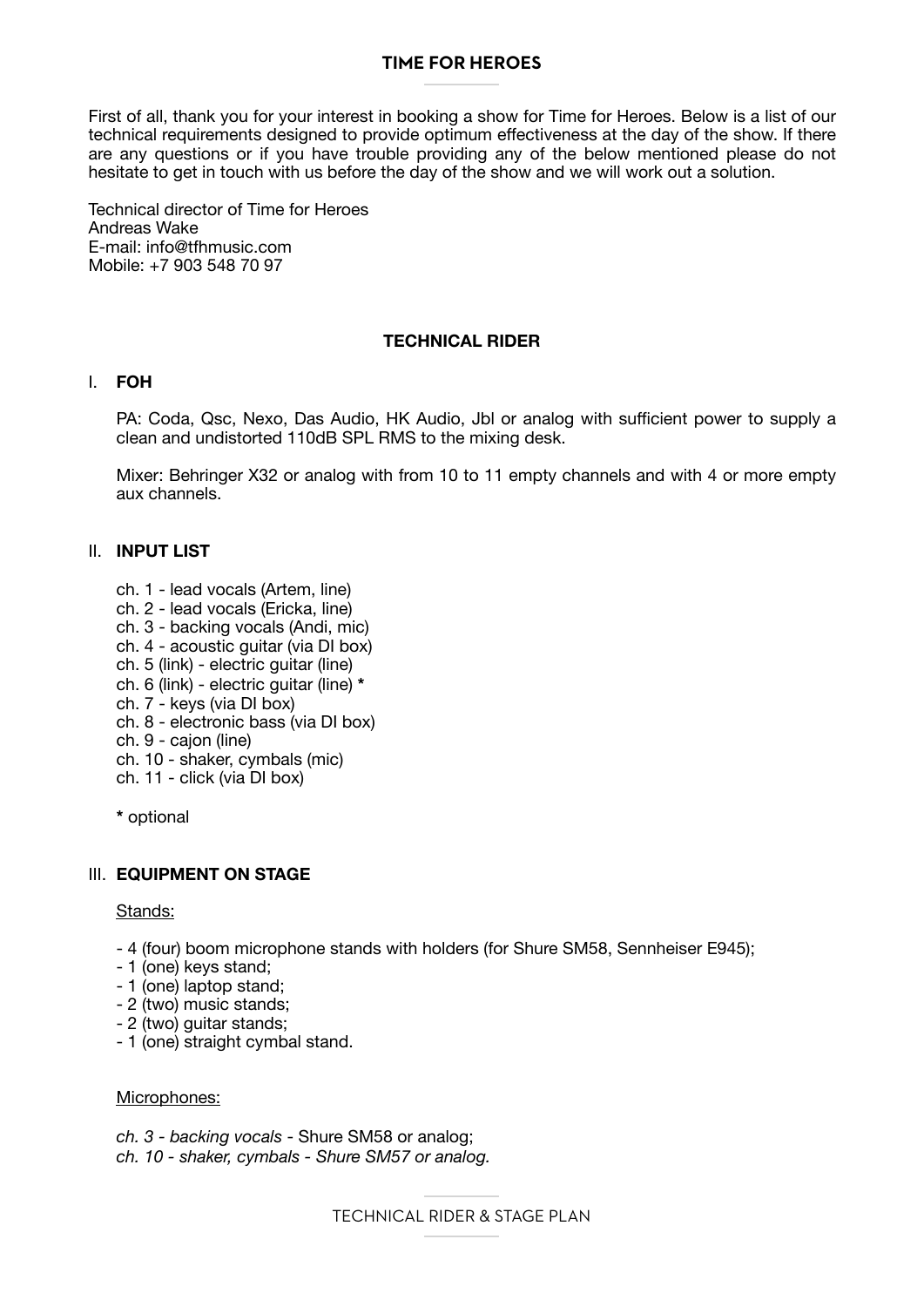# **TIME FOR HEROES**

#### Cables:

The cables listed below are required to plug in our equipment. We assume that the all equipment on stage, including mics/DIs/monitors, is already connected and works properly by *the time we arrive at the soundcheck.*

- 3 (three) ts cables (3 m long or above);
- 5 (five) xlr cables (6 m long or above);
- 2 (two) *3.5mm trs (minijack) -> 2 mono unbalanced ts (jack)* cable.

#### Guitar equipment:

- 1 (one) electric guitar combo (Fender Blues Junior, Fender Hot Rod Deluxe, Fender Deluxe Reverb, Orange Rocker or Rockerverb series / or suitable analogs).

#### Monitors:

- 3 (three) wireless in-ear monitor systems (earphones aren't required): Sennheiser EW300 IEM / Shure PSM 300 / Audio-Technica M3 or analogs;

- drummer's monitor via separate mixer (for example Yamaha MG06) OR via 4th wireless inear monitor system;

- *floor monitors may be used at the discretion of a sound engineer if there are empty monitor lines available*.

#### Other:

- 4 (four) DIs Radial J48 / or suitable analogs.

### IV. **STAFF**

We will need a qualified sound engineer, stage technician and lights technician. At the moment we do not have a regular engineer, so we depend heavily on the staff on-site.